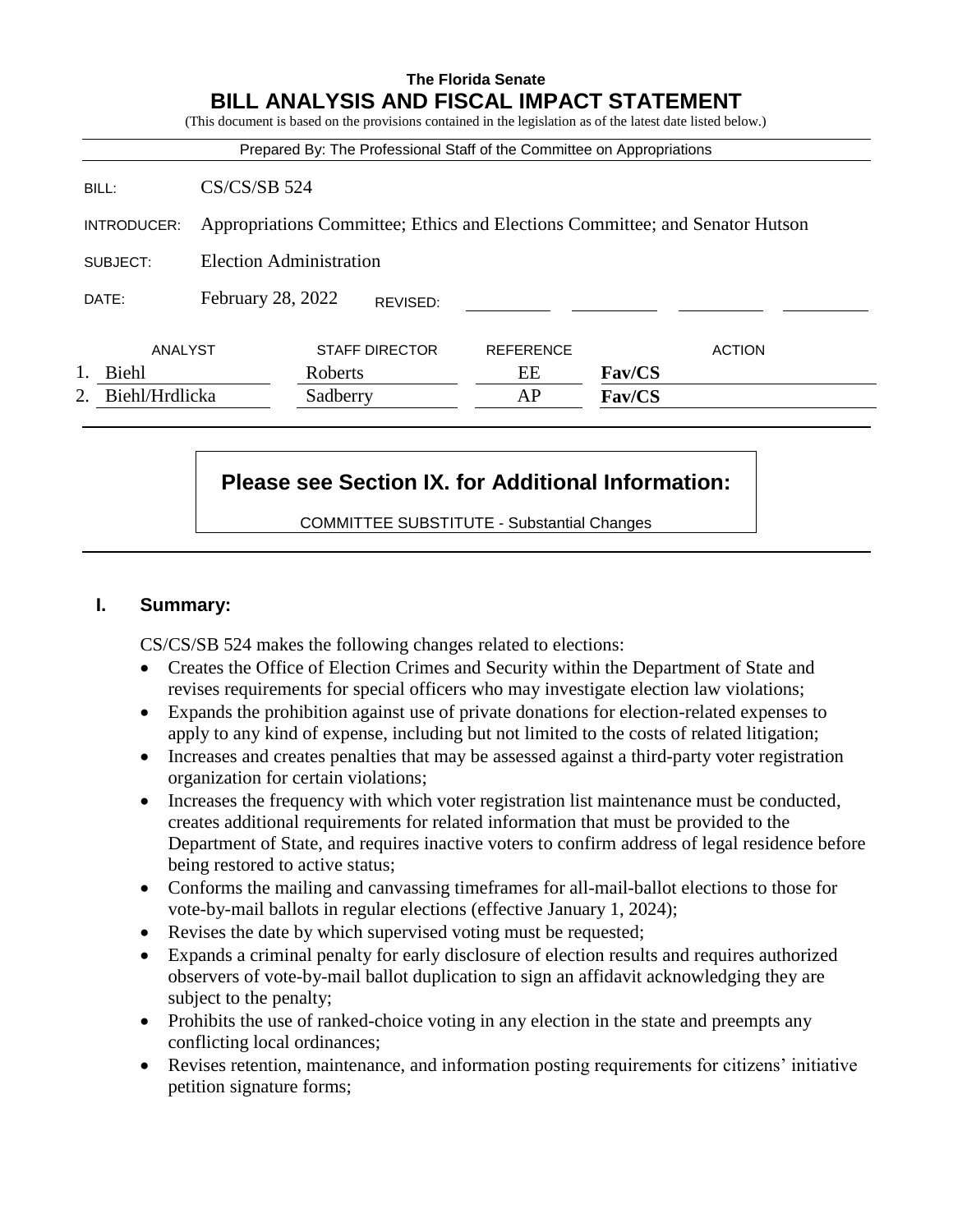- Authorizes amendment review processes to be halted if the validity of signatures for an initiative petition have expired;
- Increases criminal penalties for ballot harvesting and crimes related to ballot petition signatures;
- Requires county commissioners of single-member districts to run for election after each decennial redistricting; and
- Requires the Department of State to make specified reports regarding investigations of election law violations and to submit a plan to use identifying numbers to confirm the identity of each elector returning a vote-by-mail ballot.

Except as otherwise provided in the bill, the bill takes effect upon becoming a law.

# **II. Present Situation:**

For ease of organization and readability, the present situation is discussed below in conjunction with the effect of the proposed changes.

# **III. Effect of Proposed Changes:**

### **Investigations of Violations of Election Laws (Section 3, creating s. 97.022, F.S.; and Sections 18 and 19, amending ss. 102.091 and 102.101 ,F.S.)**

### *Present Situation*

Current law vests jurisdiction to investigate and determine violations of chs. 104 and 106, F.S., in the Florida Elections Commission, but does not limit the jurisdiction of any other officers or agencies of government empowered by law to investigate, act upon, or dispose of alleged violations of the Election Code. 1

In addition, the Secretary of State's duties include:<sup>2</sup>

- Maintaining a voter fraud hotline; and
- Conducting preliminary investigations into any irregularities or fraud involving voter registration, voting, candidate petition, or issue petition activities and reporting his or her findings to the statewide prosecutor or relevant state attorney, if warranted.

Current law also authorizes the governor to appoint special officers to investigate alleged violations of election laws, when it is deemed necessary to see that violators of election laws are apprehended and punished.<sup>3</sup> In addition, the sheriff must exercise vigilance in the detection of any violations of the election laws and in apprehending the violators.

 $\overline{a}$  $1$  Section 106.25(1), F.S.

 $2$  Sections 97.012(12) and (15), F.S.

<sup>3</sup> Section 102.091, F.S.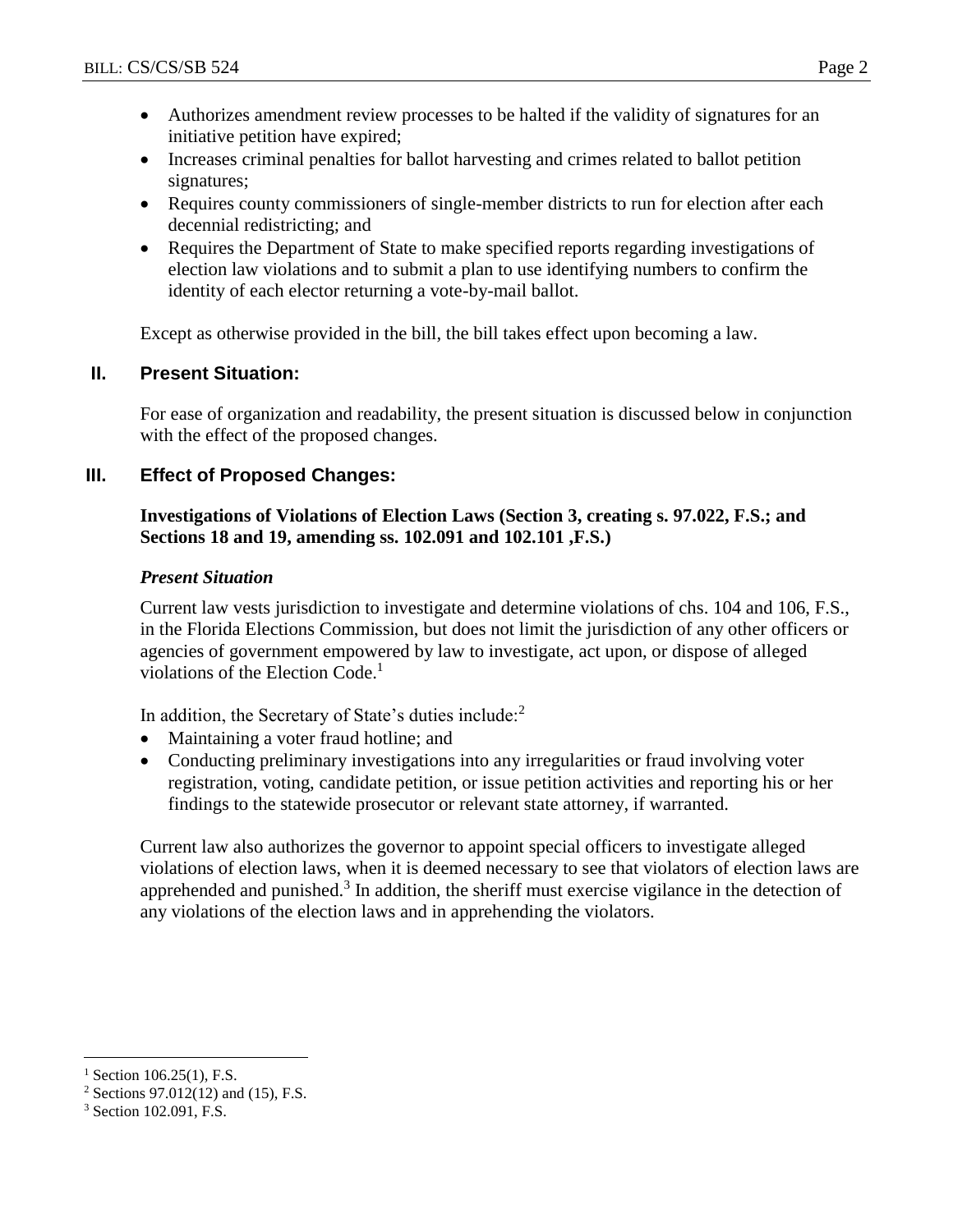### *Effect of Proposed Changes*

The bill creates an Office of Election Crimes and Security (office) within the Department of State (DOS) to aid the Secretary of State in completion of his or her existing duties by:

- Receiving and reviewing notices and reports generated by government officials or any other person regarding alleged occurrences of election law violations or election irregularities;
- Initiating independent inquiries and conducting preliminary investigations into allegations of election law violations or election irregularities; and
- Overseeing the voter fraud hotline.

The bill provides that the office shall:

- Have a director appointed by the Secretary of State;
- Be based in Tallahassee;
- Employ nonsworn investigators to conduct any investigations; and
- Obtain any positions and resources necessary to accomplish its duties via the legislative appropriations process.

The bill specifies that its provisions do not limit the jurisdiction of any other office or agency of the state empowered by law to investigate, act upon, or dispose of alleged election law violations.

Regarding special officers, the bill:

- Requires the governor, in consultation with the executive director of the Florida Department of Law Enforcement (FDLE), to appoint special officers to investigate alleged violations of election laws.
- Requires a special officer to be a sworn special agent employed by the FDLE and specifies that at least one special officer in each operational region of the FDLE must be dedicated to the investigation of election laws.
- Provides that appointment as a special officer does not preclude a sworn special agent from conducting other investigations as long as such other investigations do not hinder or interfere with investigations of alleged violations of election laws.
- Adds special officers to the existing list of law enforcement officials who are prohibited from entering a polling place without permission from the clerk or a majority of the inspectors.<sup>4</sup>

The bill requires the DOS to annually report to the governor, the Senate President, and the House Speaker the following information related to investigations of alleged election law violations or election irregularities:

- The total number of complaints received and independent investigations initiated and the number referred to another agency for further investigation or prosecution, including the total of those sent to a special officer.
- For each violation or irregularity investigated, the source of the alleged violation or irregularity; the law allegedly violated or the nature of the irregularity reported; the county in which it occurred; whether it was referred to another agency for further investigation or prosecution, and if so, to which agency; and the current status of the investigation or resulting criminal case.

 $\overline{a}$ <sup>4</sup> See s. 102.101, F.S.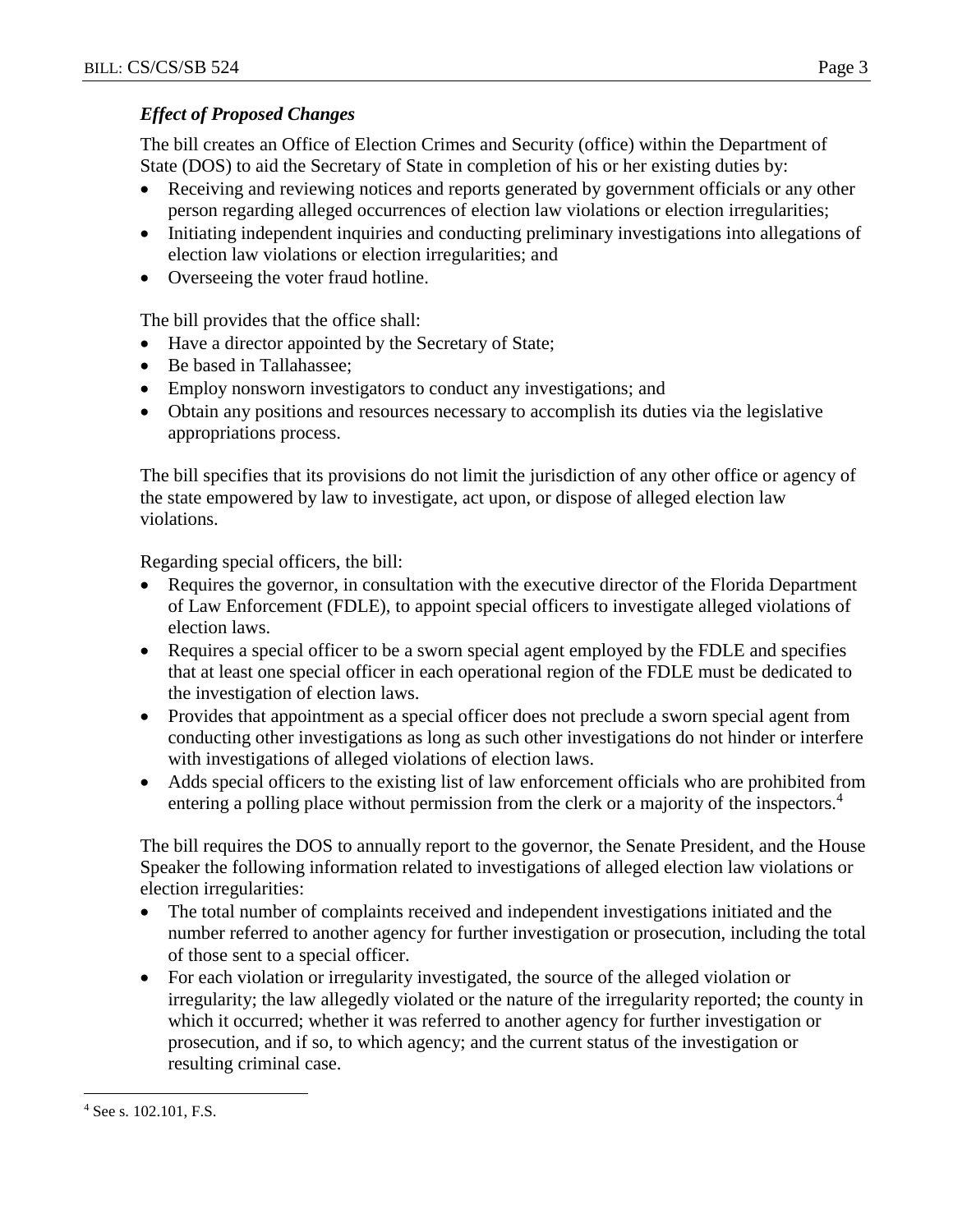This report is due each January 15 for activities during the prior calendar year.

#### **Prohibition on Use of Private Donations for Election Administration Expenses (Section 4, amending s. 97.0291, F.S.)**

#### *Present Situation*

Current law prohibits an agency or state or local official responsible for conducting elections from soliciting, accepting, or using any donation from an individual or nongovernmental entity for the purpose of funding election-related expenses or voter education, outreach, or registration programs.

### *Effect of Proposed Changes*

The bill expands the prohibition to apply to any type of election administration-related expense, specifically including, but not limited to, the cost of any related litigation.

#### **Fines Imposed on Third-Party Voter Registration Organizations (Section 6, amending s. 97.0575, F.S.)**

#### *Present Situation*

A third-party voter registration organization is any person, entity, or organization soliciting or collecting voter registration applications, but does not include:<sup>5</sup>

- A person who seeks only to register to vote or collect a voter registration application from that person's spouse, child, or parent; or
- A person engaged in registering to vote or collecting voter registration applications as an employee or agent of the Division of Elections (division) within the DOS, supervisor of elections (supervisor), Department of Highway Safety and Motor Vehicles (DHSMV), or a voter registration agency. 6

An organization that collects voter registration applications must deliver each application to the division or the supervisor in the county in which the applicant resides within 14 days after the application was completed by the applicant, but not after registration closes for the next ensuing election. If an organization fails to meet the deadline, it is liable for specified fines. The aggregate fine which may be assessed against an organization, including affiliate organizations, for violations committed in a calendar year is  $$1,000$ .<sup>7</sup>

### *Effect of Proposed Changes*

The bill increases the calendar-year aggregate fine cap to \$50,000.

 $\overline{a}$ 

<sup>5</sup> Section 97.021(40), F.S.

<sup>&</sup>lt;sup>6</sup> A voter registration agency is any office that provides public assistance, any office that serves persons with disabilities, any center for independent living, or any public library (s. 97.021(44), F.S.).

<sup>&</sup>lt;sup>7</sup> Section 97.0575(3)(a), F.S. The \$1,000 cap was established in 2007 (s. 2, ch. 2007-30, Laws of Fla.).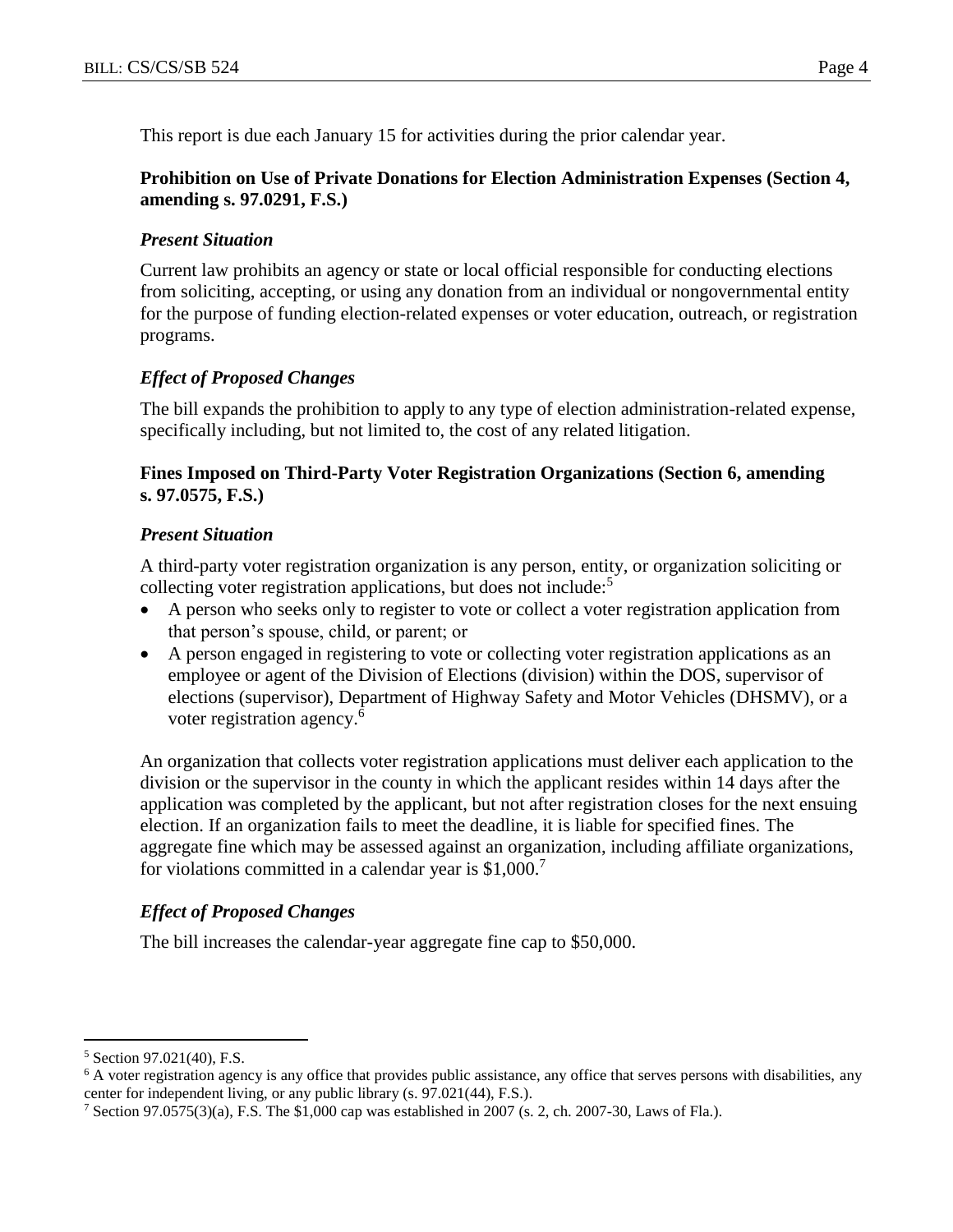The bill also creates a new penalty that provides that if a person collecting applications on behalf of an organization is found guilty of altering an application without consent,<sup>8</sup> the organization is subject to a fine of \$1,000 per altered application.

#### **Voter Registration List Maintenance (Sections 7, 8, 9, 10, and 14, amending ss. 98.065, 98.0655, 98.075, 98.093, and 101.043, F.S.)**

### *Present Situation*

Current law requires each supervisor to conduct a general voter registration list maintenance program (program) to ensure accurate and current voter registration records.<sup>9</sup> Each program must be conducted, at a minimum, in each odd-numbered year and must be completed no later than 90 days prior to the start of any federal election, <sup>10</sup> as required by the National Voter Registration Act.

Each supervisor must incorporate in the program one or more of the following options for identifying change-of-address information:<sup>11</sup>

- Information supplied by the U.S. Postal Service through its licensees;
- Information identified from returned nonforwardable return-if-undeliverable mail sent to all registered voters in the county; or
- Information identified from returned nonforwardable return-if-undeliverable address confirmation requests<sup>12</sup> mailed to all registered voters who have not voted in the last two years and who did not make any written requests that their registration records be updated during that time.

Current law also requires the DOS to engage in list maintenance activities to ensure the maintenance of accurate and current voter registration records.<sup>13</sup> In part, those activities must include identifying registered voters who are deceased by comparing information received from either:<sup>14</sup>

- The Department of Health (DOH); or
- The U.S. Social Security Administration.

Certain officials are required to provide specified information to the DOS for its use in voter list maintenance activities.<sup>15</sup>

 $\overline{a}$ <sup>8</sup> Section 104.012(4), F.S., makes it a third-degree felony for a person to alter the voter registration application of any other person without the other person's knowledge and consent.

 $9$  Section 98.065(1), F.S.

<sup>10</sup> Section 98.065(3), F.S.

 $11$  Section 98.065(2), F.S.

 $12$  The address confirmation request is a form prescribed by the Department of State that must include the voter's name and address of legal residence as shown on the voter registration record and a request that the voter notify the supervisor if either the voter's name or address of legal residence is incorrect (s. 98.0655, F.S.). "Address of legal residence" means the legal residential address of the elector and includes all information necessary to differentiate one residence from another, including, but not limited to, a distinguishing apartment, suite, lot, room, or dormitory room number or other identifier (s. 97.021(3), F.S.).

<sup>13</sup> Section 98.075(1), F.S.

<sup>&</sup>lt;sup>14</sup> Section 98.075(3), F.S.

<sup>15</sup> Section 98.093, F.S.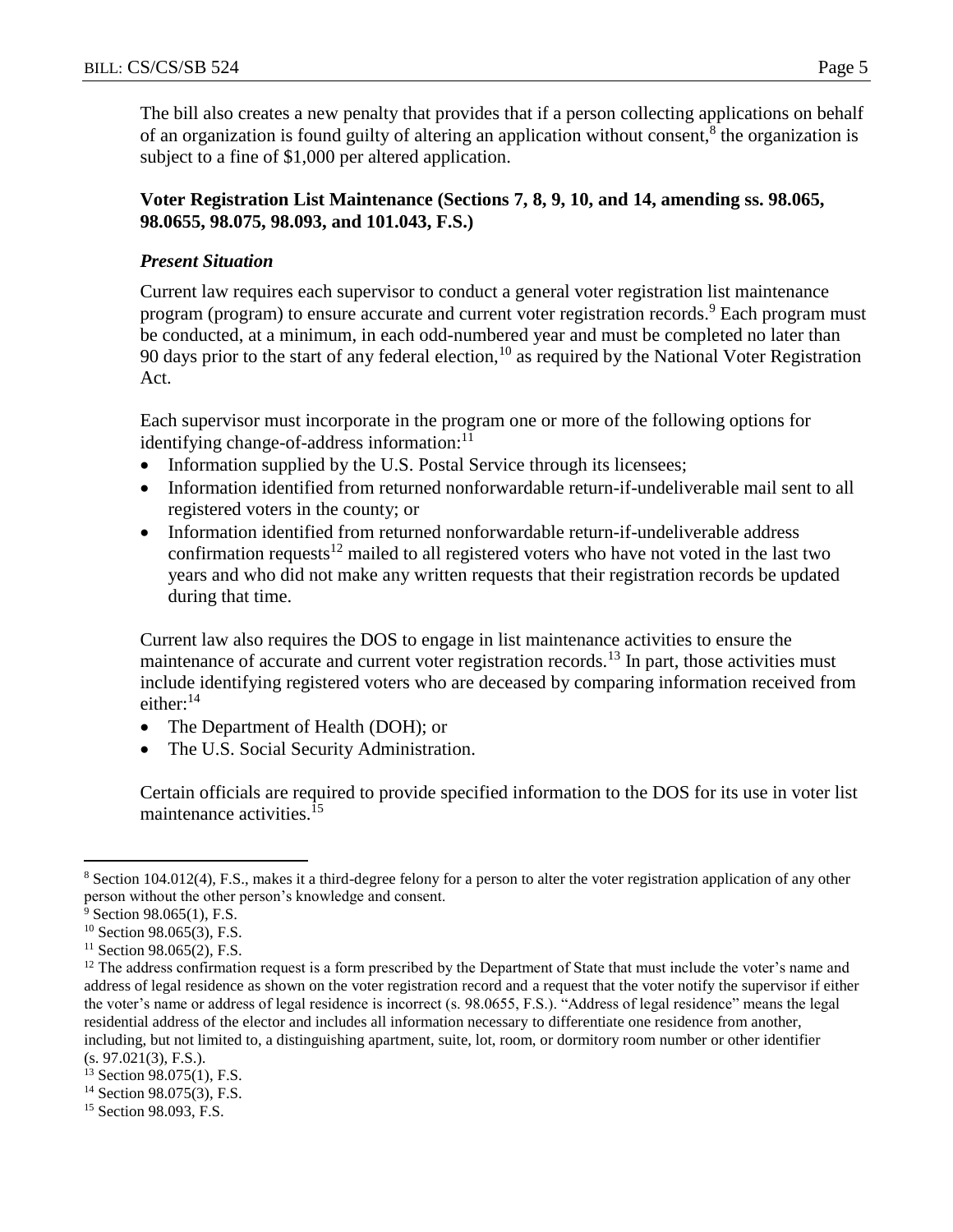A recent operational audit of the DOS relating to voting systems standards and certification, voter registration records maintenance, selected administrative activities, and prior audit follow-up included the following findings: $16$ 

- DOS controls over voter registration records maintenance need enhancement to better identify duplicate registrations and registrations for deceased voters and convicted felons, and to ensure that potential voter registration record errors are appropriately investigated and corrected.
- DOS controls for ensuring that persons who register or preregister to vote satisfy statutory age requirements need improvement.
- DOS records did not always evidence the timely receipt of forms from supervisors certifying that voter address and voter registration records maintenance activities were conducted in accordance with state law.

# *Effect of Proposed Changes*

The bill increases the frequency with which each supervisor must conduct a program to at least once every year. It revises the options for identifying change-of-address information to provide that each supervisor must:

- Use change-of-address information from the U.S. Postal Service through its licensees and, in odd-numbered years, identify change-of-address information from returned nonforwardable return-if-undeliverable address confirmation requests mailed to all registered voters who have not voted in the last three years and who did not make any written requests that their registration records be updated during that time; or
- Identify change-of-address information from returned nonforwardable return-if-undeliverable mail sent to all registered voters in the county.

Regarding voter addresses, the bill:

 $\overline{a}$ 

- Specifies procedures to be followed regarding which addresses should be used in conducting program activities;
- Requires an inactive voter to confirm his or her current address of legal residence before he or she may be restored to active status;
- Revises requirements for the address confirmation request form to require it to additionally include a voter registration application and a notice regarding penalties for submitting false voter registration information and requires the DOS to create a new identifying number solicitation form for use in requesting such a number for each voter who does not have one on file; and
- Clarifies that identification presented at a poll may be used to confirm the voter's address.

The bill clarifies that a prohibition against removing a voter's name from the statewide voter registration system within 90 days of a federal election does not preclude the correction of registration records based on information submitted by the voter.

<sup>&</sup>lt;sup>16</sup> State of Florida Auditor General, Operational Audit of Department of State, Report No. 2021-096, January 2021, [https://flauditor.gov/pages/pdf\\_files/2021-096.pdf](https://flauditor.gov/pages/pdf_files/2021-096.pdf) (last viewed February 20, 2022).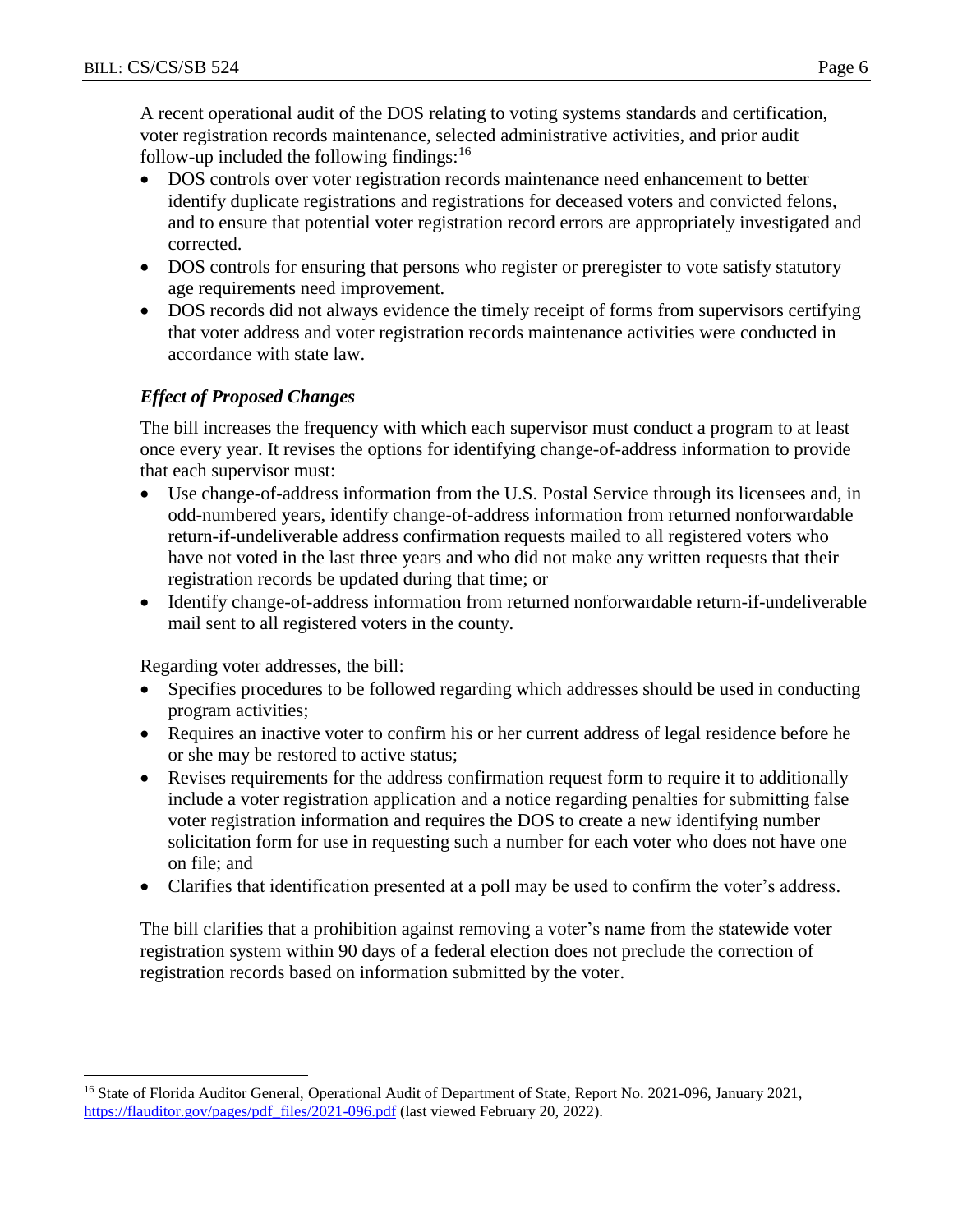The bill adds the DHSMV as an agency with which the DOS must compare information regarding deceased voters.<sup>17</sup>

Relating to duties of officials to furnish information to the DOS, the bill requires:

- Each clerk of court to report monthly to the DOS specified information on the terms of sentence, including any financial obligations, of all persons listed in the clerk's records who reside within this state and have been convicted of a felony.
- The DHSMV to report monthly to the DOS specified information pertaining to persons who presented evidence of non-U.S. citizenship upon being issued a new or renewed Florida driver license or Florida identification card.<sup>18</sup>

### **Vote-by-Mail Ballots (Sections 15, 20, 24, and 25, amending ss. 101.5614, 104.0616, and 921.0022)**

### *Present Situation*

Florida law allows an elector to request a vote-by-mail (VBM) ballot to be used in lieu of voting at the polls during early voting or on Election Day. An elector does not need to provide a reason for a VBM ballot request.

Any person who distributes, orders, requests, collects, delivers, or otherwise physically possesses more than two VBM ballots per election in addition to his or her own ballot or a ballot belonging to an immediate family members commits a first-degree felony.<sup>19</sup>

When returned VBM ballots are being counted, a duplicate must be made and substituted for any  $ballot: <sup>20</sup>$ 

- That is physically damaged so that it cannot properly be tabulated by the voting system's automatic tabulating equipment;
- That contains an overvoted race; or
- In which every race is undervoted.

The duplicate copies must be made in the presence of witnesses and include all valid votes as determined by the canvassing board based on rules adopted by the division. Upon request, a

 $\overline{a}$ <sup>17</sup> The federal Drivers Privacy Protection Act (DPPA) protects personal information collected by state departments of motor vehicles and held in motor vehicle records (18 U.S.C. 2721). The DPPA defines "personal information" to mean information that identifies an individual, including an individual's photograph, social security number, driver identification number, name, address (but not the 5-digit zip code), telephone number, and medical or disability information. "Motor vehicle record" means any record that pertains to a motor vehicle operator's permit, motor vehicle title, motor vehicle registration, or identification card issued by a department of motor vehicles. The DPPA specifies permissible uses of protected personal information, including, but not limited to, use by any government agency in carrying out its functions.

<sup>&</sup>lt;sup>18</sup> Specifically, the bill requires that the DHSMV report for each person his or her name; address; date of birth; social security number, if applicable; and Florida driver license number or Florida identification card number. Social security numbers held by an agency are confidential and exempt from public-records disclosure requirements, but may be disclosed if expressly required by state law  $(s. 119.071(5)(a)5., F.S.).$  Also, see discussion of the DPPA above.

<sup>&</sup>lt;sup>19</sup> Section 104.0616(2), F.S. "Immediate family" means a person's spouse or the parent, child, grandparent, grandchild, or sibling of the person or the person's spouse  $(s. 104.0616(1), F.S.)$ . A first degree misdemeanor is punishable by a fine of up to \$1,000 and jail time of up to 1 year (ss. 775.082 and 775.083, F.S.).

<sup>&</sup>lt;sup>20</sup> Section 101.5614(4)(a), F.S.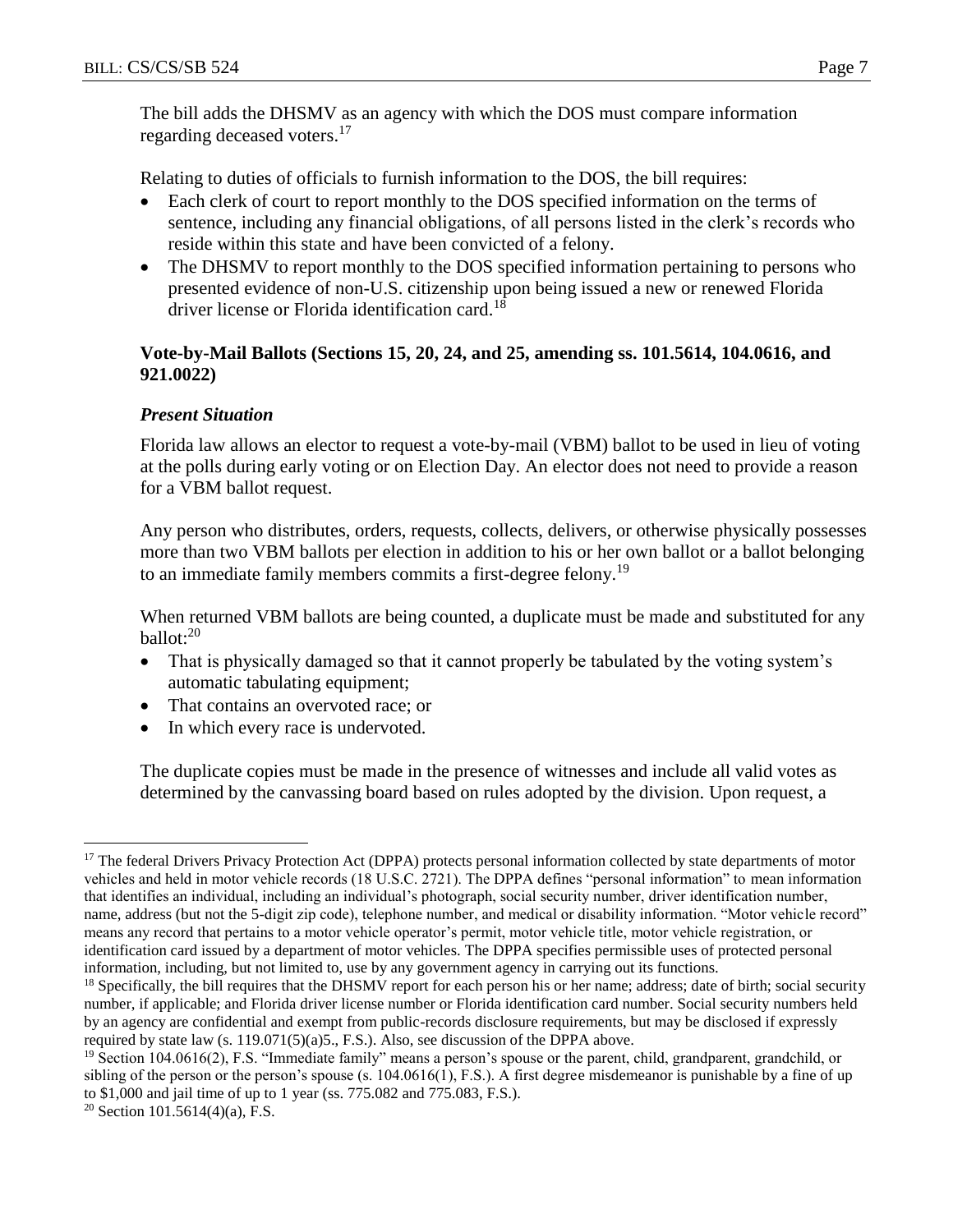physically present candidate, a political party official, a political committee official, or an authorized designee thereof must be allowed to observe the duplication of ballots.<sup>21</sup>

It is a third-degree felony for any supervisor, deputy supervisor, canvassing board member, election board member, or election employee to release the results of any election before the closing of the polls in that county on election day.<sup>22</sup>

# *Effect of Proposed Changes*

The bill requires the DOS to submit to the Senate President and the House Speaker by January 1, 2023, a report detailing a plan, and any draft legislation necessary for implementation, to obtain a Florida driver license number, Florida identification card number, social security number, or any part thereof to confirm the identity of each registered voter returning a VBM ballot. The DOS must , at a minimum, review relevant federal law, processes of other states, and input from supervisors representing large, medium, and small populations. The DOS must review certain issues to develop and implement the plan, which include:

- Coordination with the DHSMV and other agencies in obtaining the required number for each registered voter who does not have such numbers on file in the Florida Voter Registration System;
- How to input such numbers in the Florida Voter Registration System and how to protect the information, including prescribing the form of return mailing envelope;
- Educational outreach to inform voters on changes to the VBM process; and
- Costs associated with the development and implementation of the plan.

The bill increases the criminal penalty for "ballot harvesting" to a third-degree felony and specifies that it is a Level 1 offense.<sup>23</sup>

The bill expands the existing criminal penalty for release of election results prior to poll closing to:

- Include any person authorized to observe, review, or inspect ballot materials or observe canvassing; and
- Also prohibit the release of any information about votes cast for or against any candidate or ballot measure.

The bill also requires each authorized observer of VBM ballot duplication to sign an affidavit affirming his or her acknowledgment that disclosure of election results discerned from observing the ballot duplication process while the election is ongoing is a felony.

 $\overline{a}$  $^{21}$  *Id.* 

<sup>&</sup>lt;sup>22</sup> Section 101.5614(8), F.S. A third degree felony is punishable by a fine of up to \$5,000 and a term of imprisonment of up to 5 years (ss. 775.082 and 775.083, F.S.).

<sup>&</sup>lt;sup>23</sup> "Level 1" is the least severe offense level in the offense severity ranking chart, which is used in conjunction with the Criminal Punishment Code worksheet to compute a sentence score for felony offenders (s. 921.0022(1) and (2), F.S.). Florida Rule of Criminal Procedure 3.704(c)(2) provides that all third degree felonies are Level 1 offenses unless otherwise specified.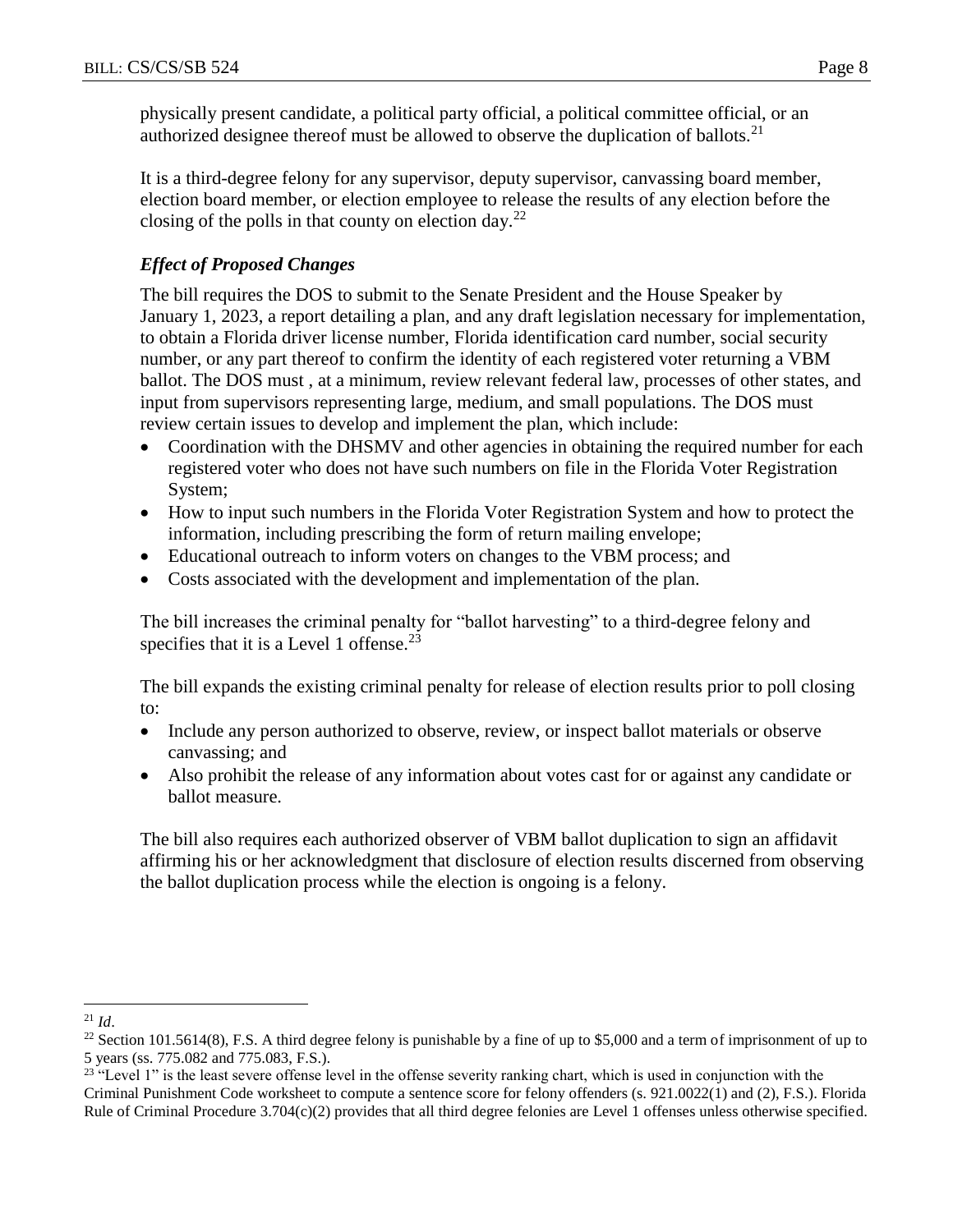### **All-Mail-Ballot Elections (Section 16, amending s. 101.6103, F.S.)**

### *Present Situation*

Local referendum elections may be conducted entirely by mail ballot (all-mail-ballot elections) if certain conditions are met.<sup>24</sup> The supervisor must mail the ballots no sooner than the 20th day before the election and no later than the 10th day before the election.<sup>25</sup> The canvassing board may begin the canvassing of mail ballots at 7 a.m. on the sixth day before the election.<sup>26</sup>

# *Effect of Proposed Changes*

Effective January 1, 2024, the bill conforms the mailing and canvassing timeframes for ballots in an all-mail-ballot election to those for vote-by-mail balloting in regular elections.<sup>27</sup> The bill also applies the criminal penalty for early release of election results to canvassing conducted for all-mail-ballot elections.

### **Supervised Voting (Section 17, amending s. 101.655, F.S.)**

### *Present Situation*

The administrator of an assisted living facility or nursing home facility may request that the supervisor send a supervised voting team to deliver ballots to residents of the facility and supervise the residents' voting of the ballots. A request for such supervised voting must be made in writing no later than 21 days prior to the election for which the request is submitted.<sup>28</sup>

# *Effect of Proposed Changes*

The bill revises the date by which the request must be made to 28 days before the election for which the request is submitted.

# **Use of Ranked-Choice Voting (Section 13, creating s. 101.019, F.S.)**

### *Present Situation*

In a ranked-choice voting system (RCV), voters rank all the candidates for a given office by their preferences. Ballots are tabulated in multiple rounds following the elimination of a candidate until a single candidate attains a majority. $29$ 

 $\overline{a}$ 

<sup>&</sup>lt;sup>24</sup> Section 101.6102, F.S.

<sup>25</sup> Section 101.6103(1), F.S.

<sup>26</sup> Section 101.6103(6), F.S.

<sup>&</sup>lt;sup>27</sup> Section 101.62(4), F.S., provides that supervisors must mail VBM ballots to absent uniformed services voters and overseas voters no later than 45 days before a presidential preference primary election, primary election, or general election, and must mail the ballots to all other voters between the 40th and 33rd days before such an election. Section 101.68(2)(a), F.S., provides that canvassing of VBM ballots may begin upon the completion of the public testing of automatic tabulating equipment pursuant to s. 101.5612(2), F.S., but must begin canvassing no later than noon on the day following the election. <sup>28</sup> Section 101.655, F.S.

<sup>&</sup>lt;sup>29</sup> "Ranked-Choice Voting," National Conference of State Legislatures, [https://www.ncsl.org/research/elections-and](https://www.ncsl.org/research/elections-and-campaigns/ranked-choice-voting636934215.aspx)[campaigns/ranked-choice-voting636934215.aspx](https://www.ncsl.org/research/elections-and-campaigns/ranked-choice-voting636934215.aspx) (last viewed February 20, 2022).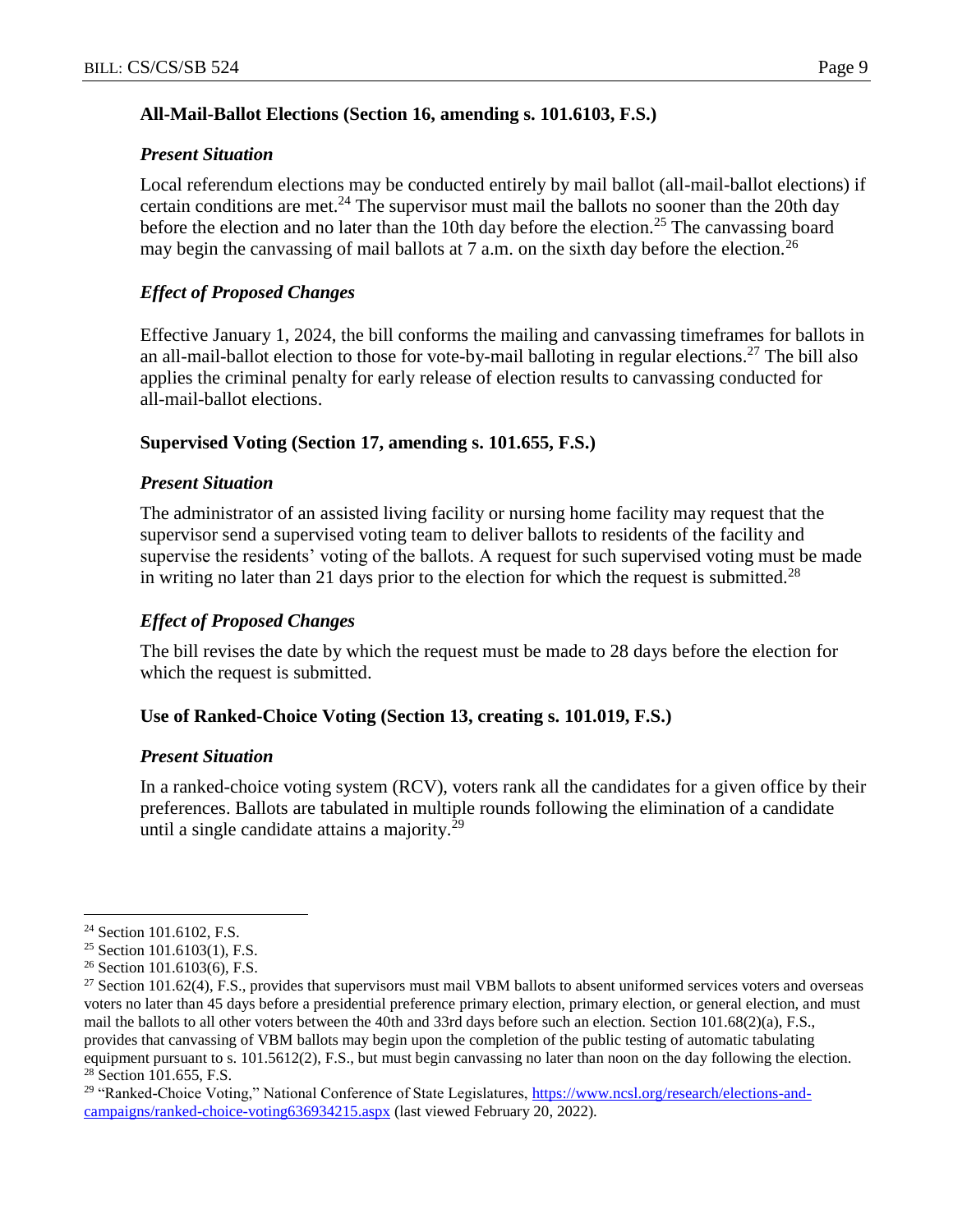Alaska and Maine are the only states in the country to have established the use of RCV for all congressional and state elections. A number of cities across the United States also use the method for municipal elections.<sup>30</sup>

Florida statutes do not specifically address the use of RCV. They require state elections to be decided by winner-takes-all primary and general elections but provide no such specification for local elections.<sup>31</sup> Sarasota County voters approved RCV in a 2007 referendum, but the method has not been implemented due to concerns about voting systems and legality.<sup>32</sup> The City of Clearwater considered holding an RCV referendum but decided against it because the city would not be able to implement the system unless the state recognized it as a legal method.<sup>33</sup>

Statutorily required audits<sup>34</sup> and currently authorized voting systems<sup>35</sup> may not accommodate the use of ranked-choice voting in the state.

### *Effect of Proposed Changes*

The bill:

- Prohibits the use of a ranked-choice voting method from being used in determining the election or the nomination of any candidate to any local, state, or federal office in this state.
- Provides that any existing or future ordinance enacted by a local governmental entity which is in conflict with the prohibition against ranked-choice voting is void.

### **Citizens' Initiatives (Sections 1, 2, and 12, amending ss. 15.21, 16.061, and 100.371, F.S.)**

#### *Present Situation*

The Florida Constitution provides citizens the right to propose constitutional amendments through an initiative petition process.<sup>36</sup> The process includes the following signature requirements:

- The total number of signatures must be equal to at least 8 percent of the number of voters in the last presidential election.
- The signatures must come from voters in at least one-half of the congressional districts of the state.<sup>37</sup>

 $\overline{a}$ 

<sup>32</sup> "Sarasota City Commission may pause plan for advancing ranked-choice voting," Sarasota Herald-Tribune, September 22, 2021, [https://www.heraldtribune.com/story/news/politics/elections/local/2021/09/22/sarasota-file-suit](https://www.heraldtribune.com/story/news/politics/elections/local/2021/09/22/sarasota-file-suit-determine-if-can-pursue-ranked-choice-voting/5796054001/)[determine-if-can-pursue-ranked-choice-voting/5796054001/](https://www.heraldtribune.com/story/news/politics/elections/local/2021/09/22/sarasota-file-suit-determine-if-can-pursue-ranked-choice-voting/5796054001/) (last viewed February 20, 2022).

<sup>33</sup> "Clearwater drops ranked choice voting referendum," Tampa Bay Times, October 8, 2021,

system may only be approved by the DOS if it meets specified criteria (s. 101.5606, F.S.).

<sup>30</sup> *Id*.

<sup>&</sup>lt;sup>31</sup> See ss. 100.061 and 100.181, F.S. In this method, also known as plurality voting, voters select one candidate per race on a ballot and the candidate who receives the most votes wins.

<https://www.tampabay.com/news/clearwater/2021/10/08/clearwater-drops-ranked-choice-voting-referendum/> (last viewed February 20, 2022).

<sup>&</sup>lt;sup>34</sup> Current law requires two post-election reports: 1) immediately after certification of each election, the county canvassing board or the local board responsible for certifying the election must conduct a manual audit or an automated, independent audit of the voting systems used in randomly selected precincts; and 2) at the end of each general election year, the supervisor in each county must report the total number of overvotes and undervotes for specified races (ss. 101.591 and 101.595, F.S.). <sup>35</sup> The DOS must examine and certify a voting system before it can be used in an election (s. 101.5605, F.S.). A voting

<sup>36</sup> FLA. CONST. art. XI, s. 3.

<sup>37</sup> FLA. CONST. art. XI, s. 3.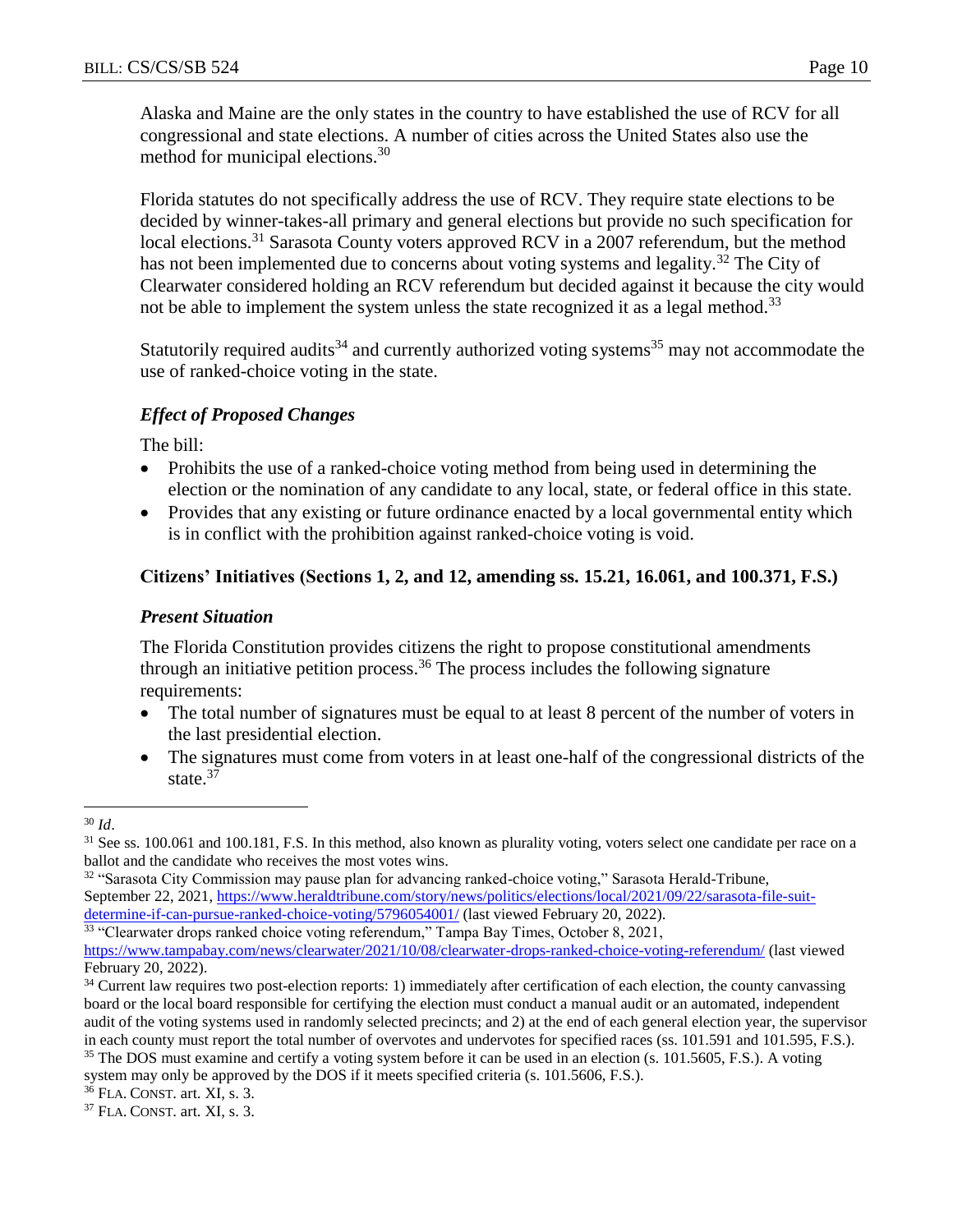The steps in the citizens' initiative petition process are as follows:

- The individual or group wishing to propose an amendment must register as a political committee with the division within the DOS.<sup>38</sup>
- The sponsoring political committee must submit its initiative petition form to the division for approval of its format.<sup>39</sup>
- After the division approves the format of a petition form, the division assigns a serial number to the initiative petition. $40$
- After assignment of a serial number, the sponsoring political committee may begin circulating petitions for signature by registered Florida voters.<sup>41</sup>
- Each signed initiative petition form must be submitted by the sponsoring political committee to the supervisor's office in the county of residence of the signee for signature verification.<sup>42</sup>
- When the sponsoring political committee has obtained specified thresholds for verified signatures,  $43$  the Secretary of State (Secretary) sends the petition to the Attorney General,  $44$ who must, within 30 days of receipt, petition the Florida Supreme Court (Court) for an advisory opinion as to whether the text of the proposed amendment complies with state constitutional requirements, <sup>45</sup> whether the proposed amendment is facially invalid under the United States Constitution, and whether the proposed ballot title and substance comply with statutory requirements.<sup>46,47</sup> The Secretary concurrently sends a copy of the petition to the Financial Impact Estimating Conference, which completes and submits to the Court a financial impact statement for the proposed amendment.<sup>48</sup>
- By February 1 of the year of the general election, the Secretary determines whether the required number and distribution of signatures has been met.<sup>49</sup> If so, the Secretary issues a certificate of ballot position to the sponsoring political committee.<sup>50</sup> No later than the next day, the division director assigns the designated number for the proposed amendment.<sup>51</sup>

 $\overline{a}$ 

<sup>50</sup> Section 100.371(12), F.S.

<sup>38</sup> Section 100.371(2), F.S.

<sup>39</sup> Rule 1S-2.009 (Constitutional Amendment by Initiative Petition), F.A.C.

<sup>40</sup> *Id*.

<sup>41</sup> *See id*. and s. 100.371(2), F.S.

 $42$  Section 100.371(11)(a), F.S. Each signature must be verified by the relevant supervisor of elections. The sponsoring political committee must pay the actual cost of verification to the supervisor.

<sup>&</sup>lt;sup>43</sup> The verified signatures on petitions must be equal to at least 25 percent of the number of signatures required statewide and in at least one-half of Florida's congressional districts.

<sup>44</sup> Section 15.21, F.S.

<sup>&</sup>lt;sup>45</sup> FLA. CONST. art. XI, s. 3, in part limits citizens' initiatives (except those limiting the power of government to raise revenue) to a single subject.

<sup>&</sup>lt;sup>46</sup> Section 101.161, F.S., provides format and content requirements for ballot titles and summaries. The ballot summary must be an explanatory statement, not exceeding 75 words in length, of the chief purpose of the measure. The ballot title must consist of a caption, not exceeding 15 words in length, by which the measure is commonly referred to or spoken of. However, those requirements do not apply to amendments or revisions proposed by joint resolution of the Legislature. All proposals are subject to requirements pertaining to a financial impact statement that must be included in the ballot summary.

 $47$  Section 16.061(1), F.S.

<sup>48</sup> Section 100.371(13), F.S.

<sup>49</sup> Section 100.371(1), F.S.

<sup>51</sup> Rule 1S-2.0011 (Constitutional Amendment Ballot Position), F.A.C.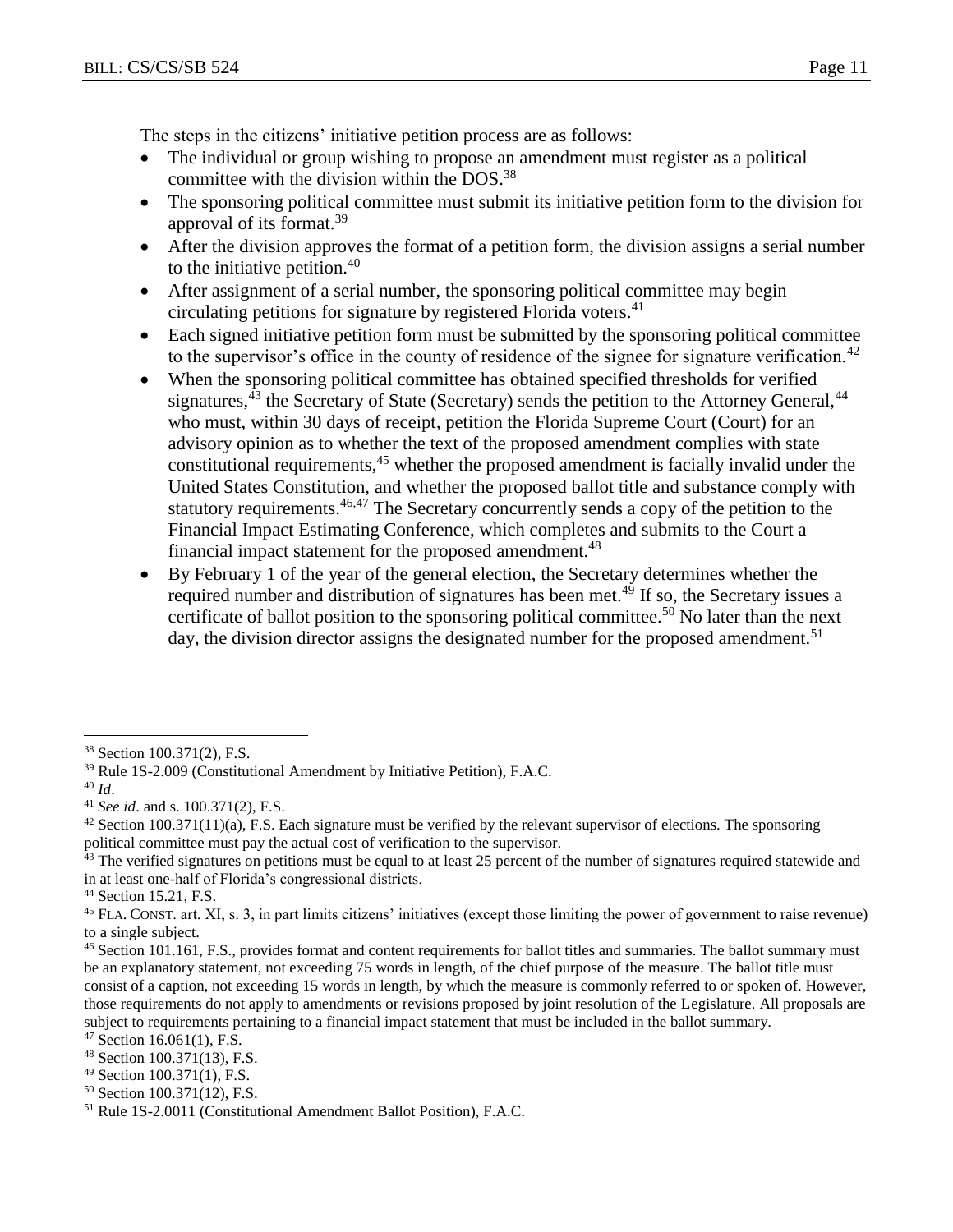For each initiative, each supervisor must retain signature forms for at least one year following the election in which the issue appeared on the ballot or until the division notifies the supervisors that the committee that circulated the petition is no longer seeking to obtain ballot position.<sup>52</sup>

Each supervisor must post on his or her website the aggregate number of verified valid signatures and the distribution of such signatures by congressional district for each amendment proposed by initiative, along with certain information specific to the reporting period.<sup>53</sup>

### *Effect of Proposed Changes*

The bill:

- Requires each supervisor to separate valid and invalid signature forms.
- Revises the signature form retention period to at least one year following the election for which the issue was circulated.
- Adds to website posting requirements the following information for each initiative: total number of signatures submitted, total number of invalid signatures, and total number of signatures processed.

The bill also requires the proposed amendment review processes of the Secretary of State and Attorney General to be halted if the validity of signatures for the initiative period have expired.

### **Penalties Related to Ballot Petitions (Sections 21 and 22, amending ss. 104.185 and 104.186, F.S.)**

### *Present Situation*

Current law makes it a first-degree misdemeanor to:

- Sign another person's name or a fictitious name to any petition to secure ballot position for a candidate, a minor political party, or an issue;<sup>54</sup> and
- $\bullet$  To compensate a petition circulator based on number of petition forms gathered.<sup>55</sup>

### *Effect of Proposed Changes*

The bill increases the criminal penalty for each of the offenses to make each a third degree felony.

#### **Election of County Commissioners in Single-Member Districts (Sections 11 and 23, amending ss. 100.041 and 124.011, F.S.)**

### *Present Situation*

The Florida Constitution provides that each board of county commissioners shall consist of five or seven members serving staggered terms of four years. After each decennial census, the board of county commissioners divides the county into districts of contiguous territory as nearly equal

 $\overline{a}$ <sup>52</sup> Section 100.371(11)(a), F.S.

<sup>53</sup> Section 100.371(11)(c), F.S.

<sup>54</sup> Section 104.185(2), F.S.

<sup>55</sup> Section 104.186, F.S.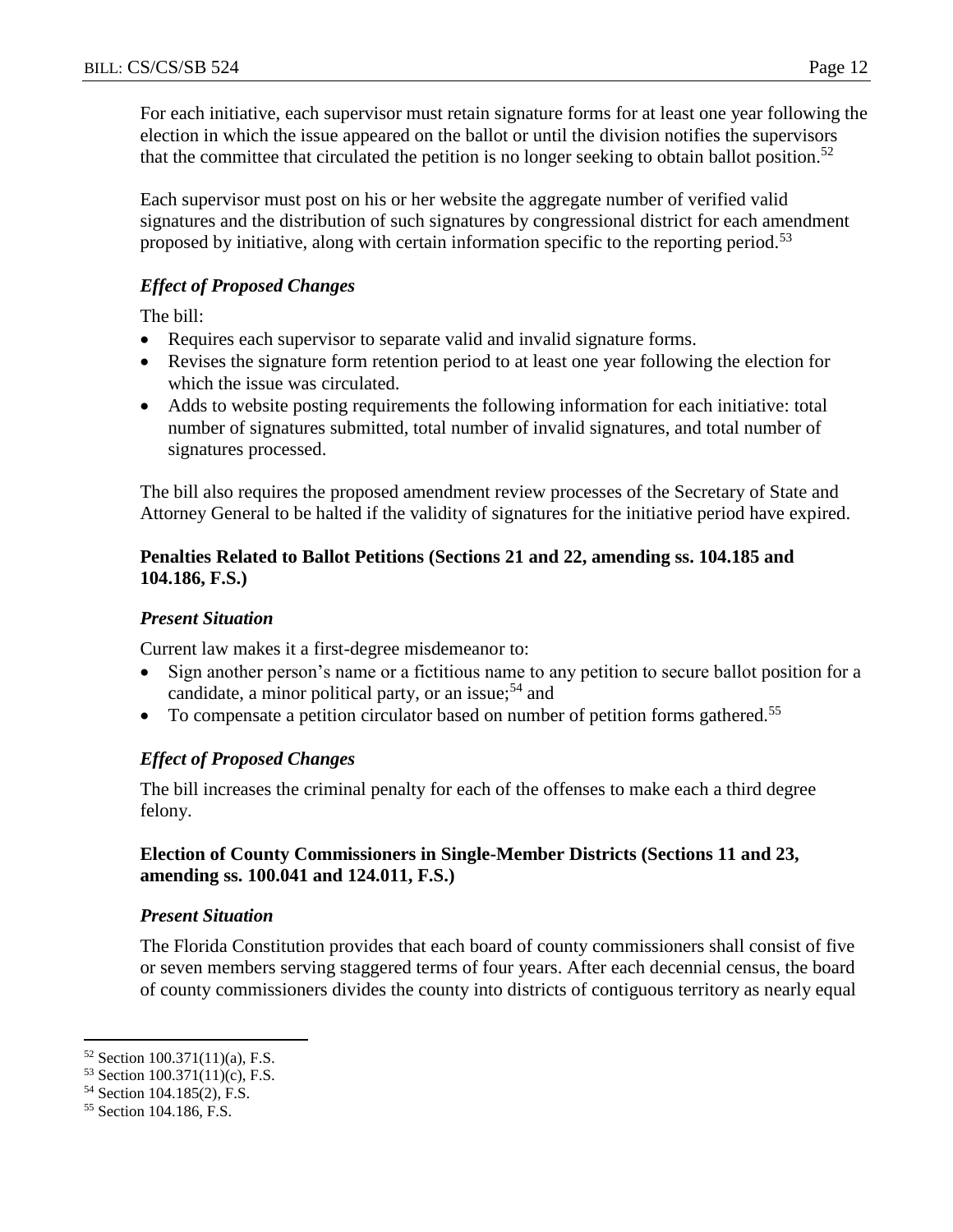$law<sup>56</sup>$ 

The statutes implementing the constitutional provisions specify:

- County commissioners may be elected at-large in some counties and from single-member districts in other counties.<sup>57</sup>
- For single-member districts, each commissioner from an odd-numbered district is elected at the general election in each year the number of which is a multiple of four. Each commissioner from an even-numbered district is elected at the general election in each even-numbered year the number of which is not a multiple of four.<sup>58</sup>

# *Effect of Proposed Changes*

The bill provides that in the election following each constitutionally required, decennial redistricting, each county commissioner in a single-member district must be elected and their terms will thereafter be staggered as provided in law. The provision does not apply to commissioners in:

- Miami-Dade County.
- Any county the charter of which limits the number of terms a commissioner may serve.
- Any county in which voters have never approved a charter amendment limiting the number of terms a commissioner may serve regardless of subsequent judicial nullification.

### **Conforming Changes (Section 5, amending s. 97.057, F.S.)**

The bill conforms a cross-reference.

### **Effective Date of the Bill (Section 26)**

Except as otherwise provided in the bill, the bill takes effect upon becoming a law.

### **IV. Constitutional Issues:**

A. Municipality/County Mandates Restrictions:

Not applicable. Bills that affect state or local elections are exempt from the requirements of Art. VII, s. 18 of the Florida Constitution.

B. Public Records/Open Meetings Issues:

None.

C. Trust Funds Restrictions:

None.

 $\overline{a}$ 

<sup>56</sup> FLA. CONST. art. VIII, s. 1(e).

<sup>57</sup> Section 124.011, F.S.

<sup>58</sup> Section 100.041(2)(a), F.S.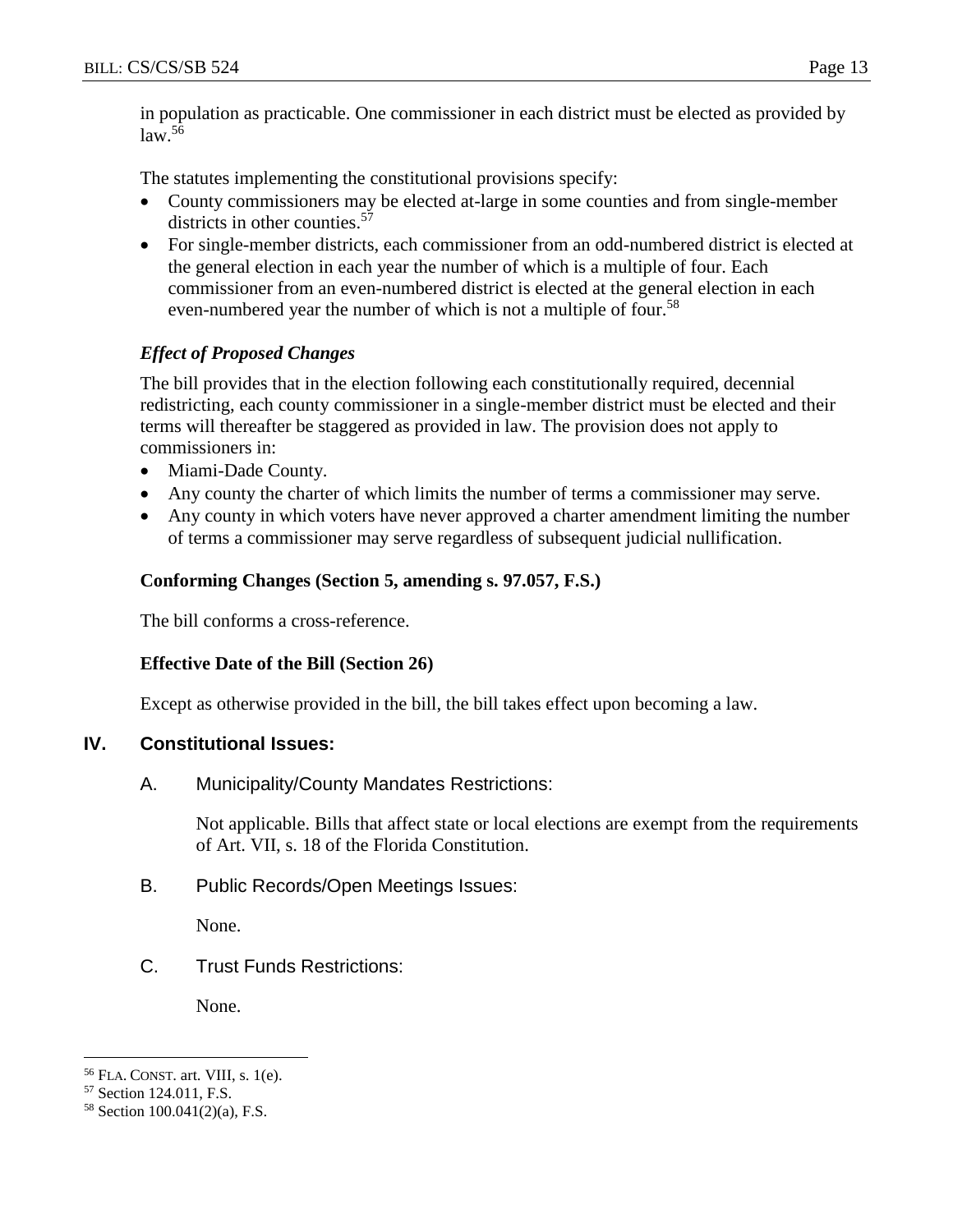D. State Tax or Fee Increases:

None.

E. Other Constitutional Issues:

None identified.

### **V. Fiscal Impact Statement:**

A. Tax/Fee Issues:

None.

B. Private Sector Impact:

A third-party voter registration organization that commits multiple violations in one calendar year may be affected by the increased and new penalties under the bill.

C. Government Sector Impact:

The requirement that certain special officers be dedicated to investigating election law violations and the creation of the new Office of Election Crimes and Security may require funding for additional positions. SB 2500 includes an appropriation for the new office, contingent upon the passage of this bill (Specific Appropriations 3146-3151).

Increasing the frequency with which voter registration list maintenance must be conducted and requiring mailings regarding identifying numbers will increase supervisor workload and mailing costs. Requiring governmental officials and agencies to report additional information to the DOS for list maintenance purposes may increase workload for those official and agencies. SB 2500 includes an appropriation for the new positions in the division for voter registration activities, contingent upon the passage of this bill (Specific Appropriation 3131).

The Criminal Justice Impact Estimating Conference has not reviewed the bill for any prison bed impacts due to the increased criminal penalties under the bill, although the impact is expected to be minimal.

The increase in fines may result in an indeterminate, positive fiscal impact to the General Revenue Fund.

#### **VI. Technical Deficiencies:**

None.

#### **VII. Related Issues:**

None.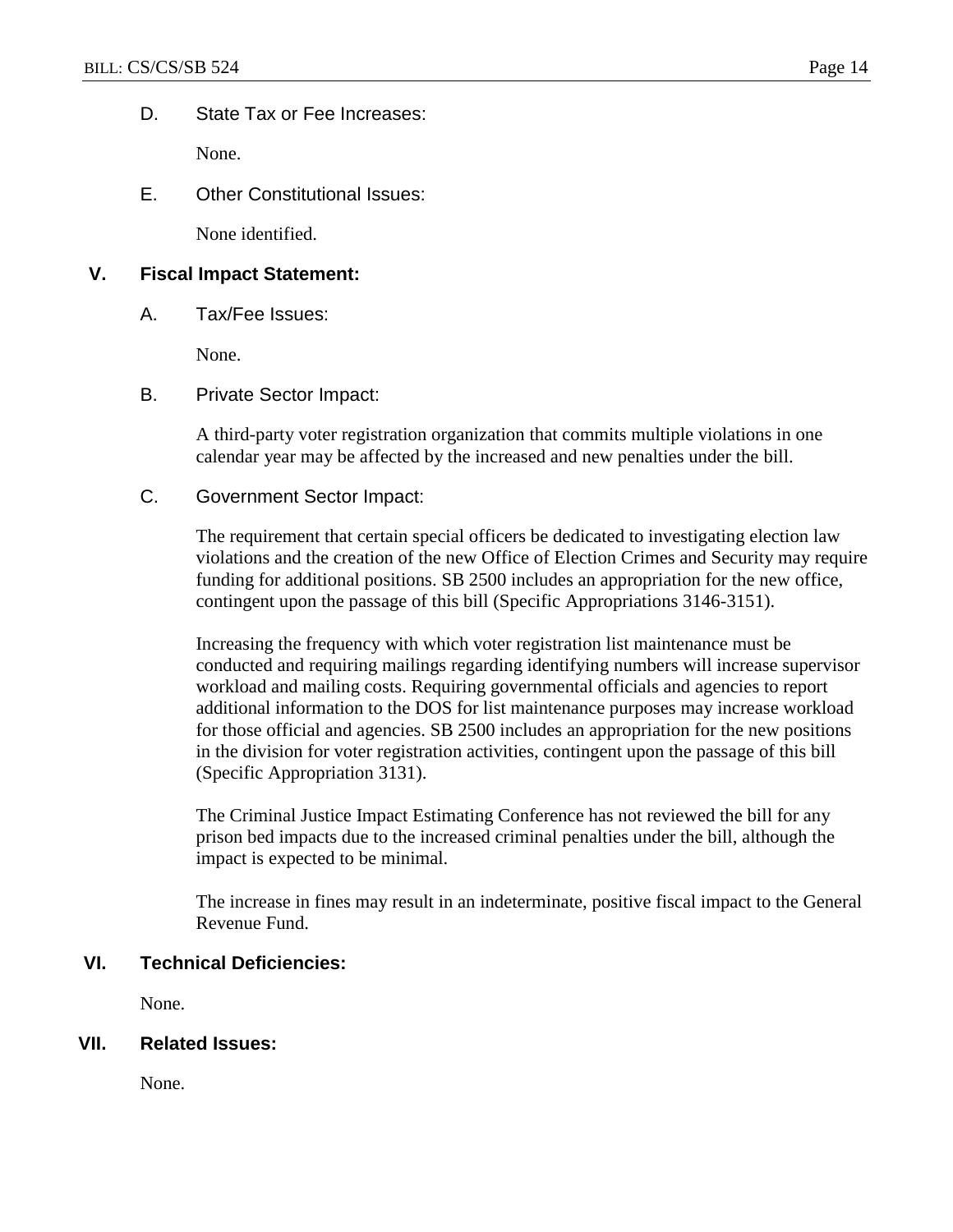#### **VIII. Statutes Affected:**

This bill creates the following sections of the Florida Statutes: 97.022 and 101.019.

This bill substantially amends the following sections of the Florida Statutes: 15.21, 16.061, 97.0291, 97.057, 97.0575, 98.065, 98.0655, 98.075, 98.093, 100.043, 101.5614, 101.6103, 101.655, 102.091, 102.101, 104.0616, 104.185, 104.186, 124.011, and 921.0022.

The bill creates an undesignated section of Florida law.

#### **IX. Additional Information:**

A. Committee Substitute – Statement of Substantial Changes: (Summarizing differences between the Committee Substitute and the prior version of the bill.)

#### **CS/CS by Appropriations on February 24, 2022:**

The committee substitute revises the bill by:

- Streamlining provisions regarding voter list maintenance.
- Removing the requirement for a voter to provide an identifying number when voting by mail and removing the corresponding language requiring a three-envelope system.
- Conforming mail ballot mailing and canvassing provisions for all-mail-ballot elections to those for vote-by-mail balloting in regular elections.
- Expanding Department of State reporting provisions to require a study of all issues involving a plan to modify VBM procedures to ensure election integrity.
- Adding a new financial penalty for a third-party voter registration organization if a person collecting applications on its behalf is found guilty of altering an application without consent.
- Clarifying that an identification presented at a poll may be used to confirm the voter's address.
- Removing the requirement that supervisors provide a method of viewing and copying valid and invalid signature forms for initiative petitions.
- Adding new provisions authorizing amendment review processes to be halted if the validity of signatures for the initiative petition have expired.
- Adjusting the date by which supervised voting must be requested.
- Adding a new requirement that after each decennial redistricting, certain county commissioners must be reelected, with exceptions.

#### **CS by Ethics and Elections on February 1, 2022:**

The committee substitute does the following:

- Retains a prohibition against the use of ranked-choice voting that is in the original bill.
- Revises the original bill's removal of an annual cap on fines against a third-party voter registration organization to instead increase it to \$50,000 from the current \$1,000.
- Removes from the original bill provisions related to candidate disclosures and early voting sites.